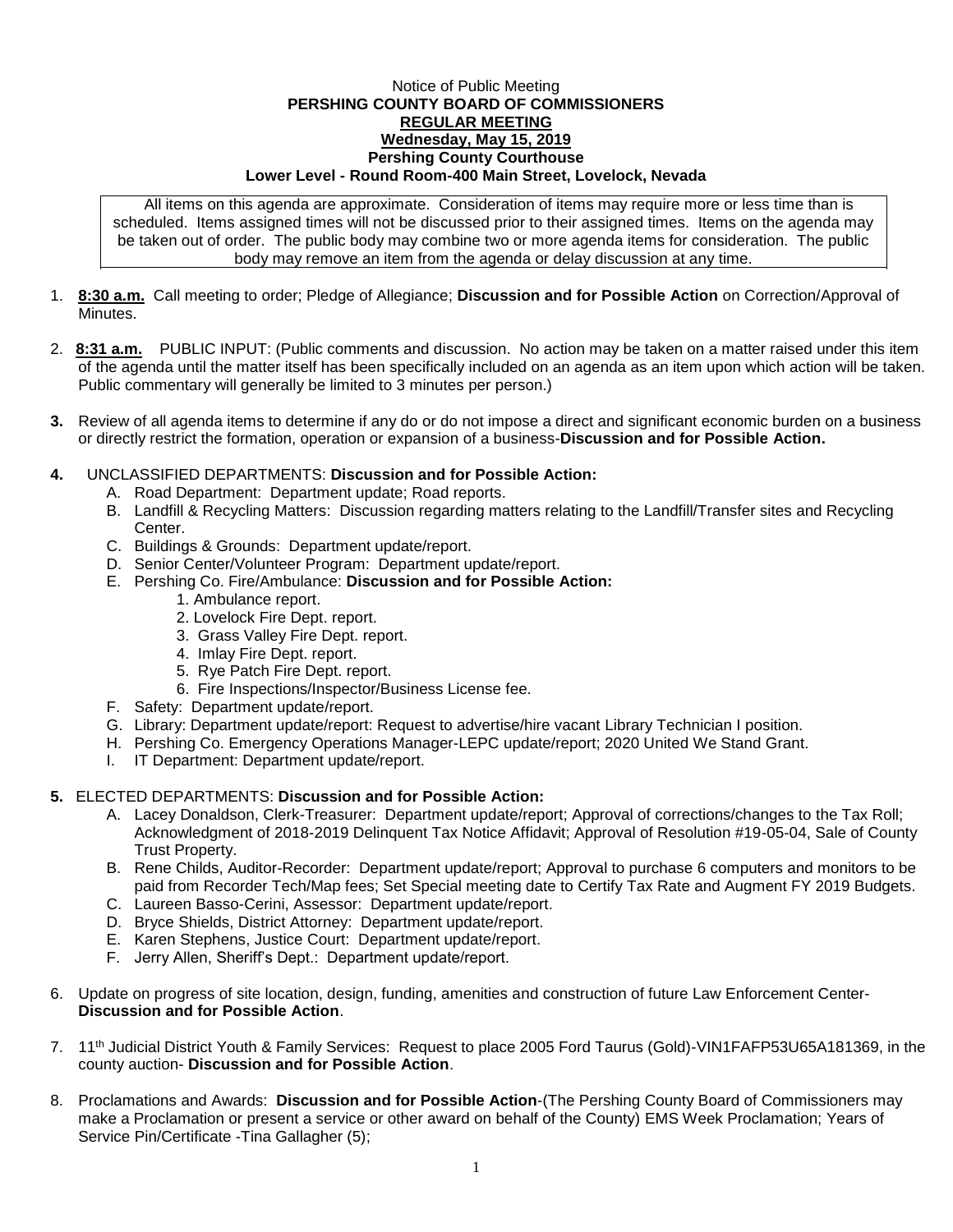- 9. Grass Valley Advisory Board: Update on matters relating to the Grass Valley area.
- 10. Derby Field Airport: Update on matters relating to the Derby Field Airport.
- 11. Approval of Amendment 1 to the ongoing Pershing County Contract which revised Attachment B Service Billing with State of Nevada Department of Health and Human Services- **Discussion and for Possible Action.**
- 12. T. V. Advisory Board: Approval of Contract Agreement with Valley TV & Communication effective from July 1, 2019 through June 30, 2020, in the amount of \$2,500.00- **Discussion and for Possible Action.**
- 13. **10:00 a.m.** PLANNING & BUILDING DEPARTMENT/IMLAY WATER SYSTEM MATTERS: Update on matters relating to the department. Adoption of the 2018 IRC & International Building Code (IBC)-**Discussion and for Possible Action**.
- 14. **10:15 a.m.** First reading of a proposed amendment to the Chapter 302 and Chapter 304 of the Pershing County Development Code to authorize wine manufacturing as an allowed use, subject to a special use permit, in the following regulatory land use district: Low Density Rural, Medium Density Rural, Low Density Suburban, Agricultural-Mining-Recreation, General Rural, General Rural Non-Agricultural Reserve.
- 15. Acceptance of contract between the County and the Pershing County School District pertaining to the County's acquisition of School District Property (which will be used as a community park) in Imlay, Nevada in exchange for in kind services consisting of the County clearing and cleaning-up another parcel owned by the School District in Imlay- **Discussion and for Possible Action.**
- 16. **10:30 a.m.** Sean Gephart-Nevada Dept. of Agriculture: Presentation on Noxious Weeds in Pershing County.
- 17. Litigation Meeting.
- 18. Report from Legal Counsel.
- 19. Report from Administrative Assistant-County Commissioner's Office/HR Rep: Department Update/report.
- 20. Items for future agendas- **Discussion and for Possible Action.**
- 21. 2019 Legislative updates; Update on matters relating to the 2019 Legislative Bill Draft Requests- **Discussion and for Possible Action.**
- 22. Update on the Pershing County Economic Development and Conservation Act- **Discussion and for Possible Action.**
- 23. Correspondence.
- 24. The Board of County Commissioners may meet in a closed labor session pursuant to NRS 288.220 to meet with the County's labor representative regarding labor negotiations.
- 25. Matters of the Board for Discussion.

Board Member reports. Board Liaison reports. (Nevada Works, Safety, Hospital Board, Emergency Management, Cemetery, Recreation Board, WNDD, Pe. Co. Economic Dev./ , Community Center, Airport Advisory Board; Museum Advisory Board, Library Board, Senior Center Advisory Board, Central Nevada Water Authority, Planning Board, Broadband Advisory Board, 911 Committee, Solid Waste Management Recycling Advisory Board, Pe. Co. Volunteer Advisory Board, T. V. Board, Frontier Coalition, Humboldt River Water Basin Authority.)

- 26. PUBLIC INPUT: (Public comments and discussion. No action may be taken on a matter raised under this item of the agenda until the matter itself has been specifically included on an agenda as an item upon which action will be taken. Public commentary will generally be limited to 3 minutes per person.)
- 27. Approval of Vouchers-**Discussion and for Possible Action**.
	- **NOTICE:** The County Commission may by law receive information from legal counsel regarding potential or existing litigation involving a matter over which the County Commission has supervision, control, jurisdiction or advisory power, and such gathering does not constitute a meeting of the County Commission pursuant to Nevada Revised Statutes **241.015.**